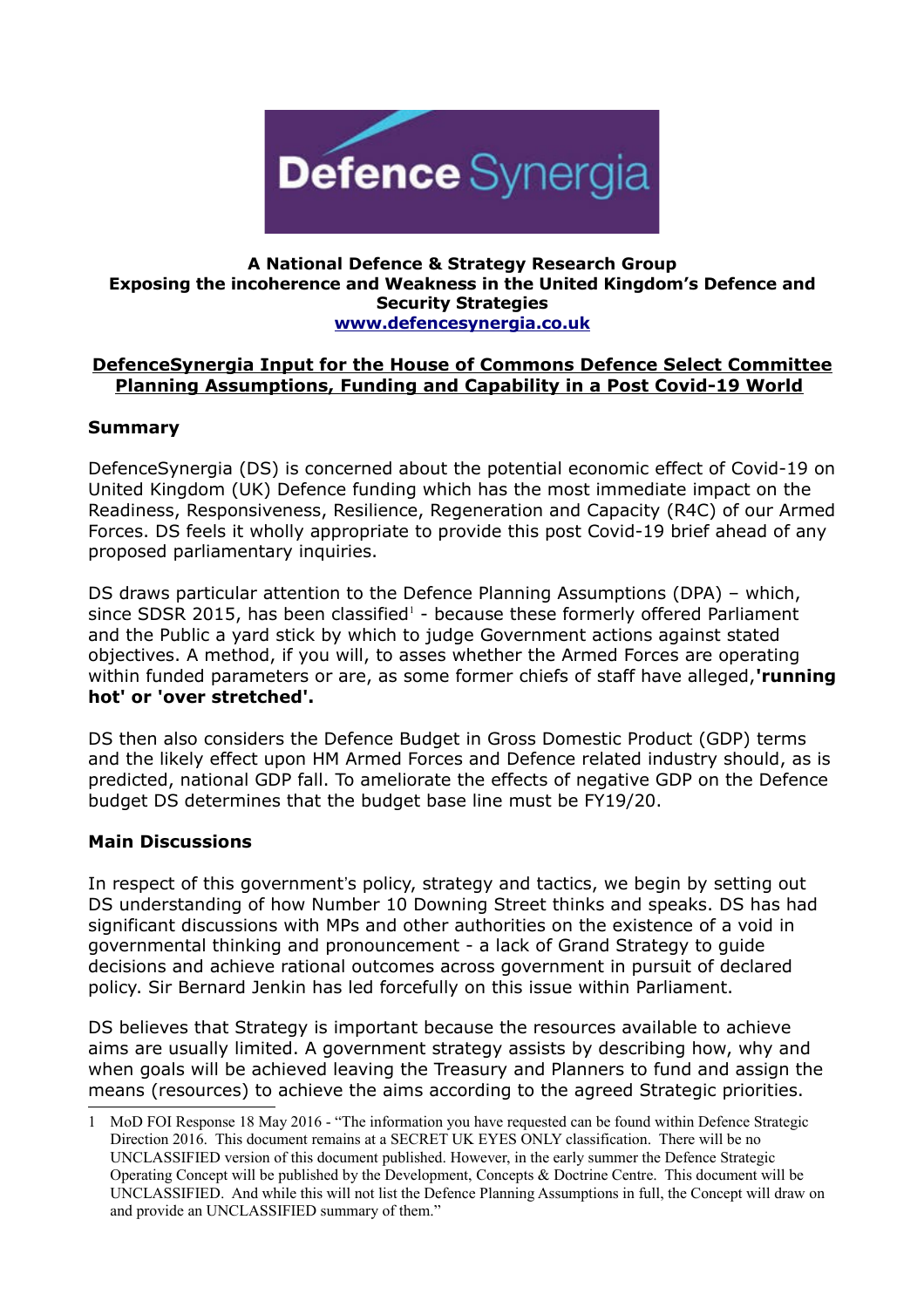Sadly cohesive Strategic planning and Strategic thinking in UK are rare commodities. The National Security Adviser and the council (NSC) he chairs ostensibly exist to implement the National Security Strategy (NSS) yet this document and the NSC itself are Strategic in name only. Most Council time is devoted to crises management or in a subservient role to a Cabinet Office activated COBRA.

# **DPA**

The existence of the DPA is not in question only its availability for scrutiny outside the MoD. The NSS and SDSR for 2010 defined for the public certain unclassified aspects of the DPA as follows:

*HM Armed Forces to be able to conduct 2 concurrent battle group and one brigade size operation of 6500 to 8000 troops - one of which could be long term with little or no war fighting but with increased exposure to humanitarian intervention and aid – OR - HM Armed Forces to be capable of conducting a one-off operation of up to 30,000 personnel inclusive of 'supporting sea and air power' but time limited to 6 months of active operations - probably in concert with allies.*

Since SDSR 2015 the DPA has been classified (note 1 refers) and the only clarity offered by the SDSR was a commitment by HMG to increase the maximum effort from 30,000 to 50,000 personnel.<sup>[2](#page-1-0)</sup> The latter being accepted at the time without challenge despite the British Army, Royal Navy (RN) and Royal Air Force (RAF) being downsized in equipment and personnel before and after the 2010 and 2015 SDSRs. This is not a Strategy led plan but a case of 'hope over experience'. The concept was unworkable in 2015 and 5 years later the manning and equipment position is, if anything, even worse.

However, as the DPA overall is classified, it is no longer possible for Parliament or the tax paying Public to judge whether the operational tempo, such as it is, or the plan for future potential operations, can or is being met within the current funding limitations? Recent evidence by Sir Stephen Lovegrove to the Public Accounts Committee into the NAO MoD Equipment Plan out to 2029  $3$  confirmed that the Defence procurement budget would, yet again, be overspent.

It will come as no surprise to the Defence Committee that there are rumours of cuts in personnel especially in the Army where it might be perceived that there is more flesh to cut into. It is this question of personnel numbers and the now secretive DPA that DS would like the Committee to pursue most carefully. For all the Services the hardest overseas operation to maintain is the Enduring case, not a six month one-off all out effort. And experience tells us that UK operations are invariably Enduring – ie conducted over several years not months.

For the RAF it was established during Options for Change and Front Line First in the 1990s that a one off deployment of up to 12,000 personnel and 90 fast jets lasting a maximum of 6 months (a Contingency Force) was far less draining on manpower and resources than an enduring 6 month deployment of up to 7000 personnel and 72 fast

<span id="page-1-0"></span><sup>2</sup> [https://assets.publishing.service.gov.uk/government/uploads/system/uploads/attachment\\_data/file/492800/20150118](https://assets.publishing.service.gov.uk/government/uploads/system/uploads/attachment_data/file/492800/20150118-SDSR_Factsheets_1_to_17_ver_13.pdf) [-SDSR\\_Factsheets\\_1\\_to\\_17\\_ver\\_13.pdf](https://assets.publishing.service.gov.uk/government/uploads/system/uploads/attachment_data/file/492800/20150118-SDSR_Factsheets_1_to_17_ver_13.pdf) "The key outcome of SDSR 15 for Defence will be the new Joint Force 2025, building on the Future Force 2020 set out in the last SDSR. Composed of a full spectrum of capabilities, it will provide the ability to conduct a greater range of operations up to and including major combat operations, for example under NATO Article 5. At the most demanding end of the scale, we now intend to be able to deploy a potent, expeditionary force of around 50,000, based on a Land Division, Maritime Task Group and Expeditionary Air Group. The force will be equipped with a range of cutting edge capabilities."

<span id="page-1-1"></span><sup>3</sup> <https://www.nao.org.uk/report/the-equipment-plan-2019-to-2029/>NAO MoD Equipment Plan 2019 to 2029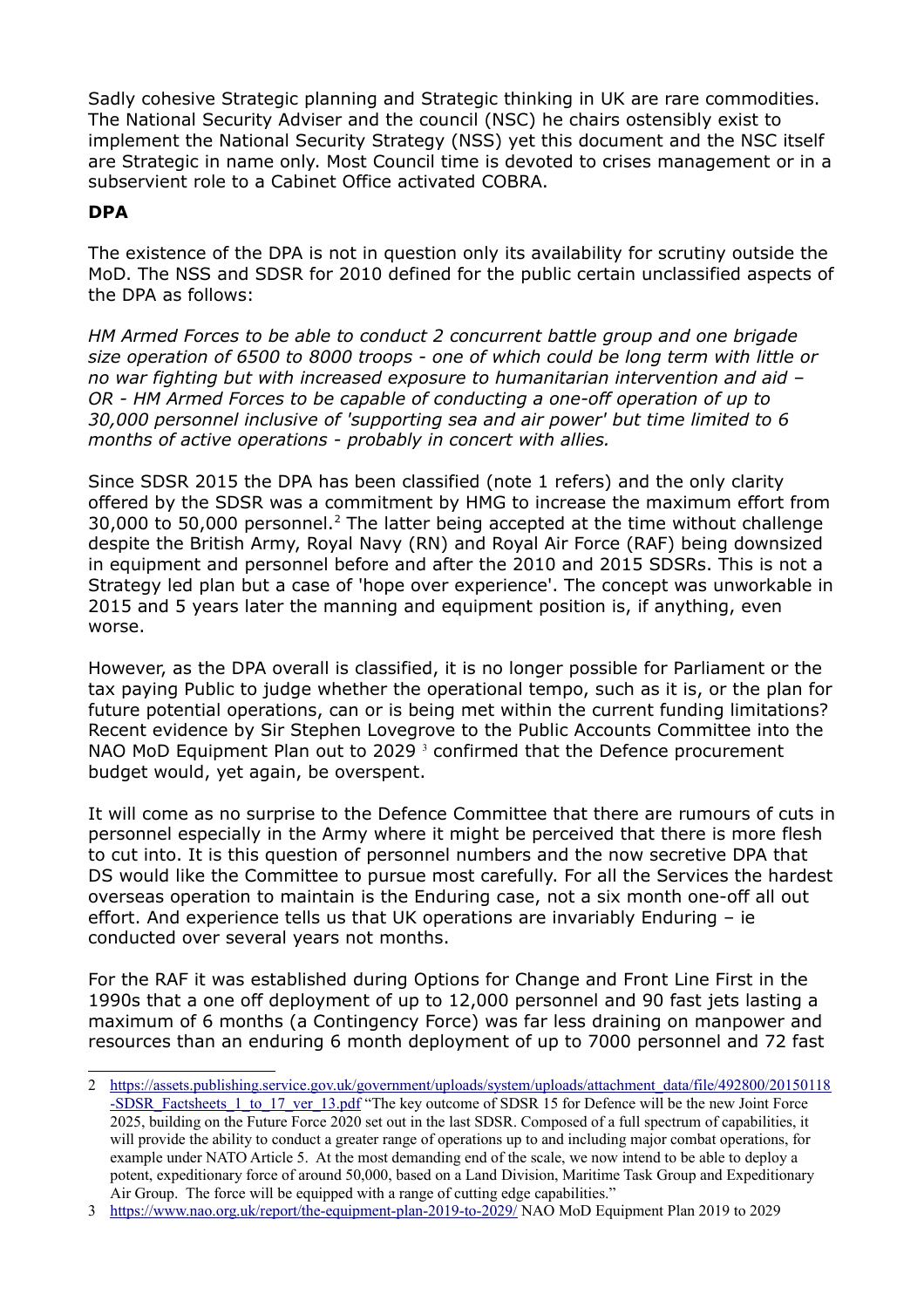jets (a Formation Level Force). This was because after 6 months of contingency operations the **DPA** plan was to hand responsibility for the operation to another nation and for UK forces to rest, recuperate and regenerate.

However a Formation Level Force required at least 21,000 RAF and Army Specialist personnel to be committed at any one time to allow for full force training and rotation every 6 months. DS has been informed that the British Army require up to 5 times the deployed force numbers for an equivalent enduring operation. [Assuming that the enduring operation in question was brigade size – circa 5000 to 7000 - then 25,000 to 35,000 Army personnel would be required to train, maintain, replace and rest the force committed.]

If HMG commits British Forces to more than one operation at a time **Concurrency** becomes an additional stress point for the forces committed – in the past, Afghanistan and Iraq or more currently, Mali, Middle East and Baltic. The stress being even more pronounced on resources and manpower if the operations require increased rates of effort due to war fighting - personnel training, maintenance, support, casualty and R&R commitments all increasing beyond funded levels. It is the same for all 3 services albeit they may each have different deployment factors to consider - length of detachment, vacant manning levels, pinch trade issues, recuperation and roulement.

It is not speculative to say that the Nation will be sorely economically depressed because of Covid-19 measures and that GDP will decline, probably very significantly. This will have a major depressing effect upon Defence and the Defence related industries. As GDP declines HMG can reduce funding for HM Armed Forces in real terms and still righteously claim to be meeting its NATO 2% of GDP commitment thus, both the Armed Forces and the industries that depend upon MoD spending will decline in effectiveness – some industries, especially SMEs will not survive. If this issue is not tackled early, retaining the 2% of GDP NATO target for UK Defence spending will be rather meaningless and counterproductive to operational effectiveness.

Government, historically, has not got a strong record of looking at things in the round. There is an inevitable tendency to look at savings measures purely on a cost basis; this neglects the effect on operational capability and the tax take from those in indigenous industry working to deliver both equipment and services to HM Forces. DS has argued time and again that buying abroad must be essential to meet a Defence requirement that cannot be met in UK - not a cost factor alone.

What appears on the surface a cost advantage of buying abroad can become a cost drain when the domestic opportunity costs of unemployment and lost economic multipliers are factored in. The retention of capital in industry rather than sending outside of the UK is a factor that ought to be taken into account. Therefore, in view of the unprecedented Covid-19 effect on the economy DS is also now calling for Government to adopt a policy of "home sourcing" whenever practicable. This is why DS is putting down a marker. If HMG is truly committed to 'Defence of the Realm being the first priority of Government' then, at the very least, they must declare that the 2019/2020 financial year funding settlement is the new base line (minimum) for all future defence funding and adjust the percentage of GDP accordingly.

# **Conclusion**

DS argues that Covid-19 has and will continue to depress the British economy and as a consequence it is inevitable that HMG will be looking for ways to save money and that many areas of public spending will be targeted. The area that concerns the